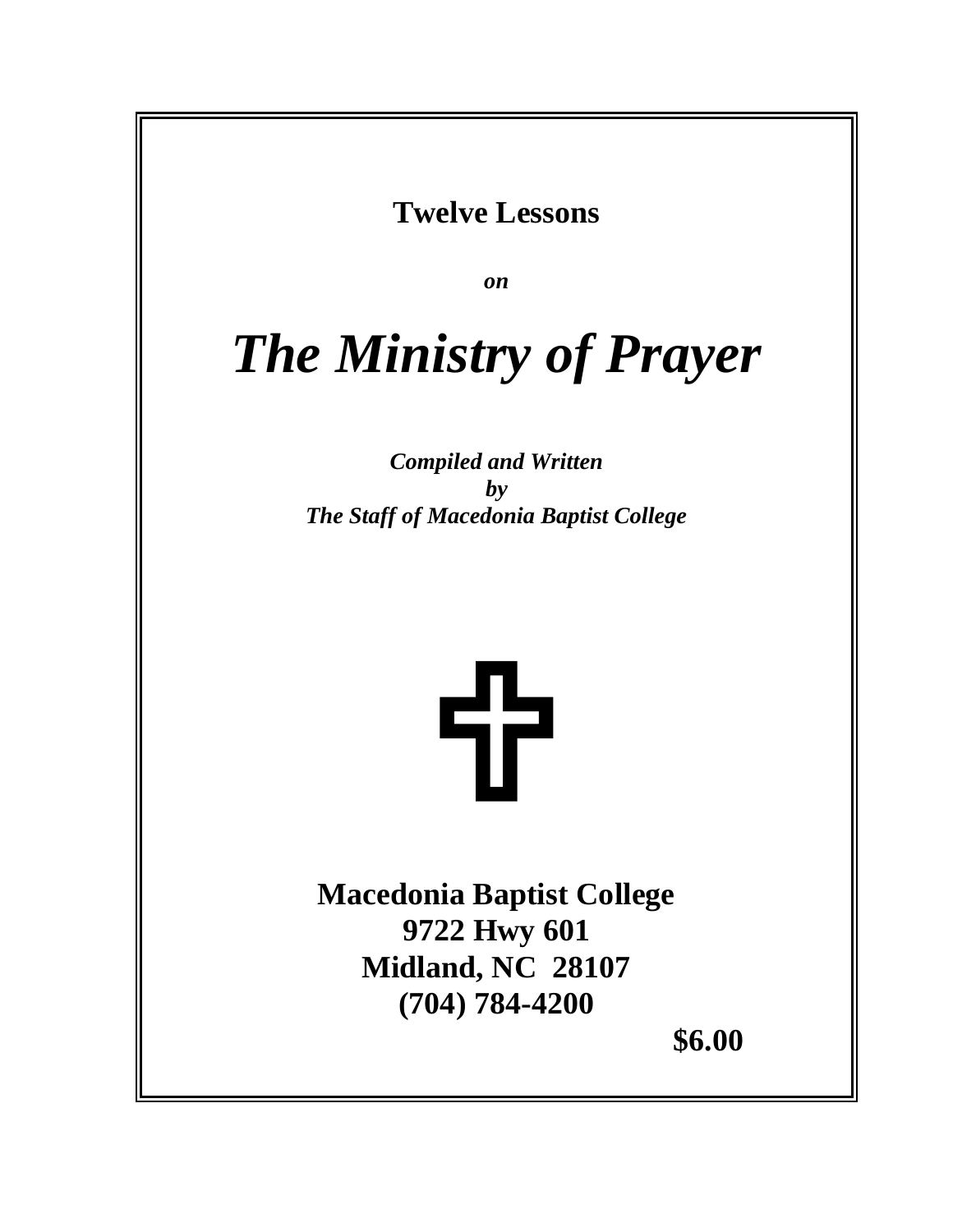#### **CONTENTS**

| *MESSAGES PREACHED BY DR. RONNIE SIMPSON |  |
|------------------------------------------|--|

No part of this book may be reproduced in any form without written permission from Macedonia Baptist College and Xaris, Inc.

XOPIS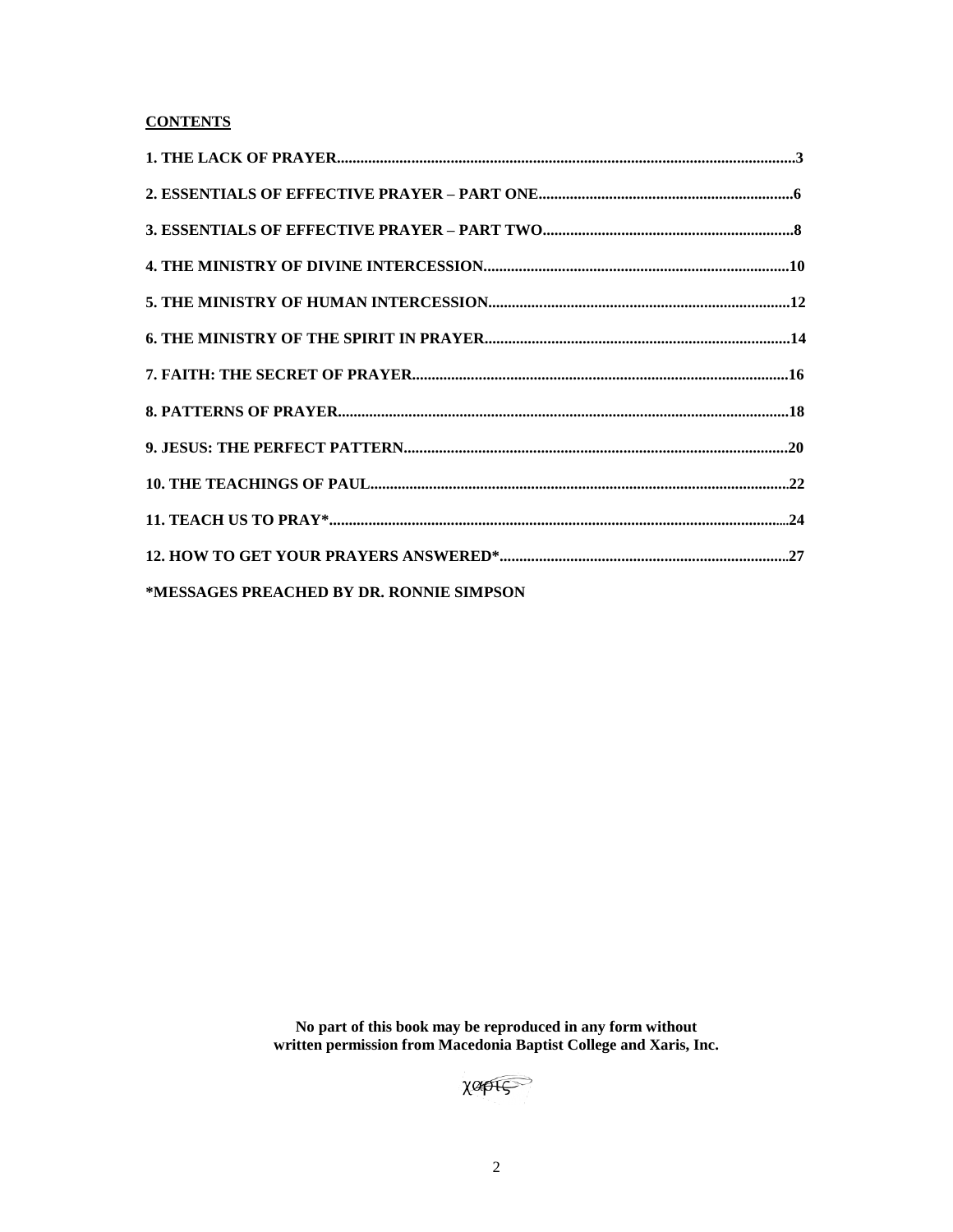#### **THE LACK OF PRAYER – GOD SEEKS INTERCESSORS – LESSON 1**

**Introduction:** As soon as I began preparing the lessons for this very important subject, the Holy Spirit began to deal with me personally in great conviction. I was reminded of a statement made by Leonard Ravenhill in his book "Why Revival Tarries", concerning the absence of prayer among the men of God. His statement went something like this, "Preachers who don't pray two hours per day come a dime a dozen!" How many days the Holy Spirit has reprimanded me for lying down to sleep at night before even realizing I haven't talked with God during the day. God help our self-righteous attitude of thinking we can perform the duties that will affect eternity without saturating our lives with prayer. In the lessons that follow, we will study and discuss the **Preaching, Promises, Provisions, Positions, and the Power of Prayer**. However, the most important element of this study is the **Practice of Prayer**. We preach about prayer, read about prayer, make requests of prayer, discuss prayer, admire great men of prayer, acknowledge its importance, and even its absence. If only we would put the same effort into the actual process of praying as we do those things mentioned above. Please, at the end of this course, and even now, determine to better yourself in the practice of supplication and intercessory prayer. If we are to have God's anointing in our ministries, we must have a strong prayer-life, and it is just that, a life of prayer. The lack of answered prayer is caused by many reasons, but there is a remedy. My prayer is that through your study of this material, that remedy will be realized.

#### **Lesson Goals:**

- 1. Review the areas of the believer's life where prayers are often hindered.
- 2. Show how the Scriptures and Saviour promote and desire that we apply ourselves to fervent prayer.

#### **Definitions of Important Terms/Phrases:**

- 1. Prayer Communication with God; Prayer is the expression of man's dependence upon God for all things. What habitual reverence is to praise, the habitual sense of dependence is to prayer. "Prayer, or communion with God, is not reckoned among the means of grace technically so called. It is regarded rather as the concomitant of the others. But, while it is undeniably true that prayer is a condition of the efficacy of other means, it is itself and alone a means of grace" (Pope, Systematic Theology, 3:298). It is a means of grace that has large value, for it affords the privilege of close communion with God, especially when one is alone with Him in its supplications. Although on the one hand there arises a deep sense of need, helplessness, and unworthiness, there also comes an assurance of the divine fullness and love, which enlarges our petitions and brings confidence of answers to our prayers.
- 2. Intercession The act of petitioning God or praying on behalf of another person or group. The sinful nature of this world separates human beings from God. It has always been necessary, therefore, for righteous individuals to go before God to seek reconciliation between Him and His fallen creation.

#### **I. PROBLEMS THAT INHIBIT PRAYER**

#### **A. Problem of Sinfulness**

- 1. Isa. 59:1-2 *"Behold, the Lord's hand is not shortened, that it cannot save; neither his ear heavy, that it cannot hear: But your iniquities have separated between you and your God, and your sins have hid his face from you, that he will not hear."*
- 2. How many times have we entered the prayer closet, prayed for an extensive period of time, and left with a sense of failure because most of our prayer time was exhausted with confession and repentance, not fellowship.
- 3. The Effect of Wrong Relations
	- a. Relationship with Spirit Sins Against Our Comforter
		- 1) Grieve His Person Concerns His feelings and our relationship with people Eph. 4:30 – *"....grieve not the Holy Spirit of God"* – The word grieve means to "make one sorrowful; to affect someone with sadness."
		- 2) Quench His Power Concerns His fire and our relationship with God I Thess. 5:19 – *"Quench not the Spirit."* – The word quench means "to put out; dampen; to extinguish."
		- 3) Despite His Purpose Concerns His fight and our relationship with sin Hebrews 10:29 – *"...done despite unto the Spirit of grace?"* – The word despite means "to insult." Willful sin insults the purpose of the Spirit to restrain us from ungodliness.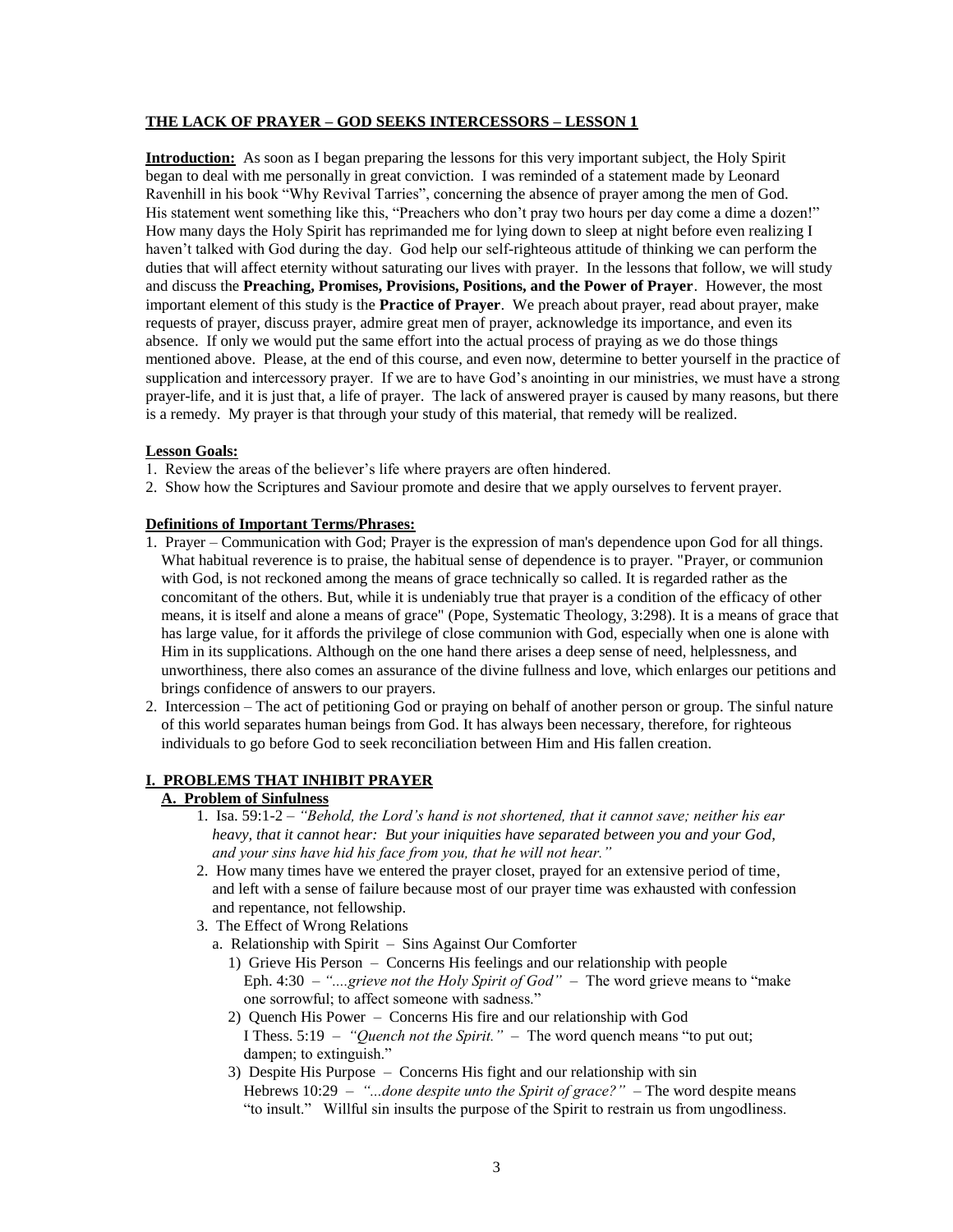- b. Relationship with Saints Sins against our church
	- 1) Lack of Decision *"...choose you this day whom ye will serve"* Joshua 24:15 The word decide or decision means "to bring to a definite end; the act or result of deciding." We hurt our church by not being decisive in our service.
	- 2) Lack of Denial The term denial means "the restriction on one's own activities or desires." We need to allow Christ to crucify our flesh daily – not my will, but thine.
	- 3) Lack of Devotion Devotion means "religious fervor; strong love or affection." Fervor = "intensity of expression" A life wholly given to God.
	- 4) Lack of Dedication To be dedicated is to be "set apart for a definite purpose." So much of our life is wasted because we become too involved with the world.
	- 5) Lack of Discipline Discipline = "training that corrects, molds, or perfects; control gained by obedience; orderly conduct; to bring under control"
	- 6) Lack of Determination Determination can be defined as "a firm or fixed purpose" These are six areas where we need to improve in the church. They are all marks of discipleship, and if we follow Christ they will be produced in our lives.
- c. Relationship with Spouse Sins against our companion
	- 1) The Woman The Wife's Responsibility I Peter 3:1-6
		- a) Her Actions Life of Godliness vs. 1-2
		- b) Her Appearance Inward Beauty vs. 3-4
		- c) Her Acceptance Of God's Will In Subjection vs. 5
		- d) Her Appreciation Of a Godly husband vs. 6
	- 2) The Man The Husband's Responsibility I Peter 3:7
		- a) Duty Of Communication *"dwell ... according to knowledge"*
			- 1) Dwell = "domestic association"
			- 2) According to Knowledge = *"in understanding"* In other words, the husband needs to understand the needs of his wife. He accomplishes this by communication.
		- b) Duty Of Commendation --*"give honour"* = "to bestow honour on one" , compliment
		- c) Duty Of Cooperation *"all of one mind"* = Speaks of agreement and partnership
	- 3) The Reason vs. 7 *"that your prayers be not hindered"*

#### **B. Problem of Self-reliance**

- 1. The Nature Of Effective Prayer Prayer is dependent upon Christ
	- a. In John 15 we see the relationship of the Vine and the Branch. Without the life connection between the two there is only death.
	- b. No wonder our prayers are dry and dead. We are not relying on the life of the Son of God.
- 2. The Necessity Of Effective Prayer Prayer is dead without Christ.
	- a. Jesus stated, "without me ye can do nothing". Prayer is vitally connected with Christ.
	- b. The branch that doesn't produce is purged and burned. We must get our flesh out of the way, and learn to rely on Christ and the Spirit alone.

#### **C. Problem of Slothfulness**

- 1. Commitment Laziness is probably the greatest reason why we do not pray. Fervent prayer is hard work, and our flesh doesn't like the sacrifice involved. We have this same problem in witnessing, reading, and studying God's Word. It can be overcome through commitment.
- 2. Consistency Discipline is another problem we have in prayer. We don't stay at it long enough to reap the benefits. The Bible speaks of the believer many times as being a tree, or as bearing fruit. It takes time to bear fruit. We don't live consistently long enough for the fruit to be produced in prayer. We must consistently live holy and prayerfully.

#### **II. PLEAS THAT INVOKE PRAYER**

#### **A. Plea From The Saviour**

- 1. Pray for the Sinner Matthew 5:44
- 2. Pray Concerning Temptation Matthew 26:41
- 3. Pray Continually Luke 18:1; Luke 21:36
- 4. Pray for the Harvest Matthew 9:38
- 5. Pray in Secret Matthew 6:6
- 6. Pray Believing Mark 11:24